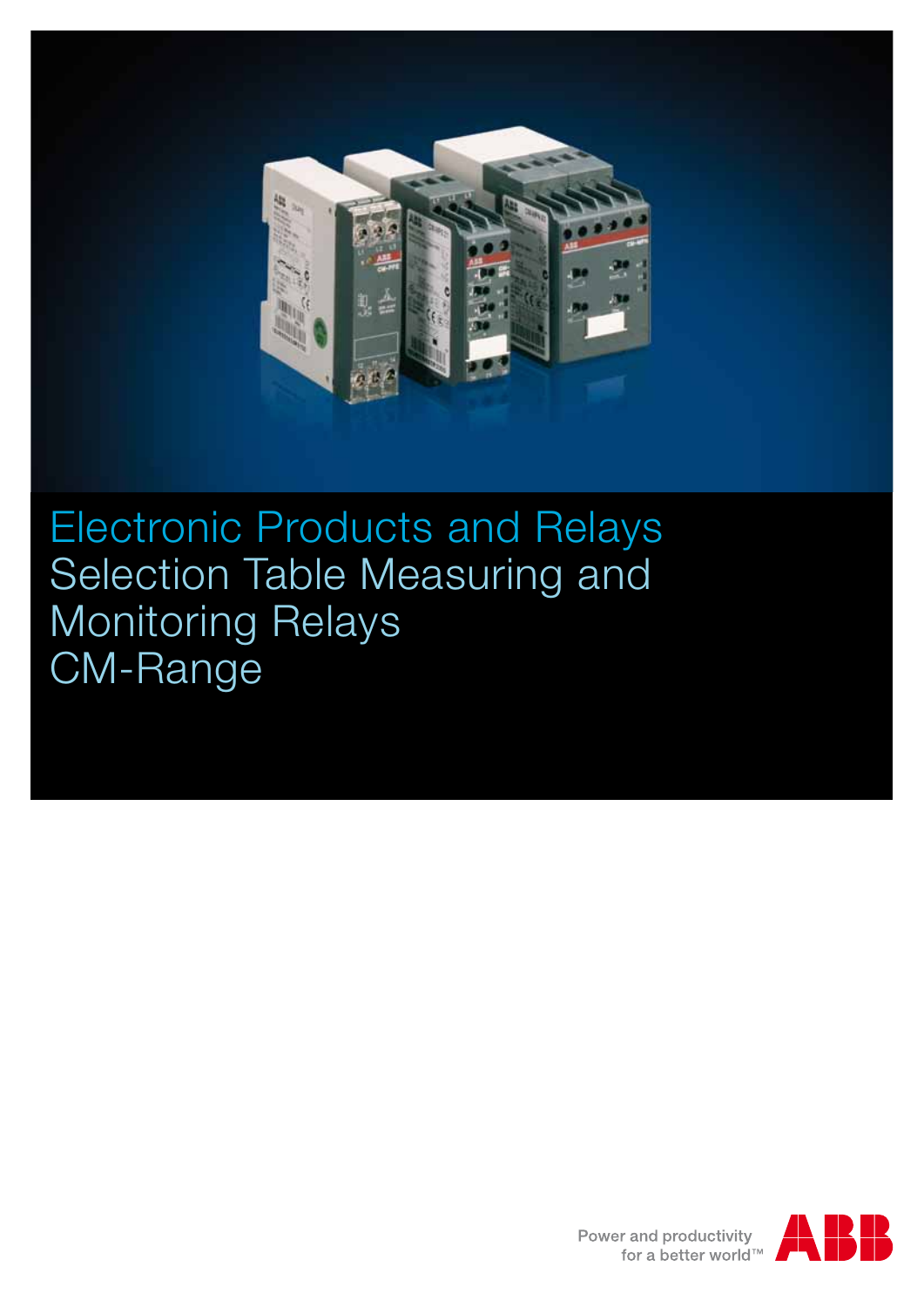# Measuring and Monitoring Relays

| <b>Single Phase</b>                                  |              |                    |              |              |                    |                    |                   |                    |                    |                    |                    |                    |                    |                                     |                    |                    |                    |                    |                |                   |                 |                   |                 |                 |                    |
|------------------------------------------------------|--------------|--------------------|--------------|--------------|--------------------|--------------------|-------------------|--------------------|--------------------|--------------------|--------------------|--------------------|--------------------|-------------------------------------|--------------------|--------------------|--------------------|--------------------|----------------|-------------------|-----------------|-------------------|-----------------|-----------------|--------------------|
| <b>Curent and Voltage</b>                            |              |                    | R0200        | R1200        |                    |                    | R1300             |                    |                    |                    |                    |                    |                    |                                     |                    |                    |                    |                    | R0300          | R1300             | R0400           | R0400             | R1400           | R0500           |                    |
| <b>Monitors</b>                                      | Order number | 1SVR 430 840 R0200 | 1SVR 430 841 | 1SVR 430 841 | 1SVR 430 840 R0300 | 1SVR 430 841 R0300 | 1SVR 430 841      | 1SVR 430 840 R0400 | 1SVR 430 841 R0400 | 1SVR 430 841 R1400 | 1SVR 430 840 R0500 | 1SVR 430 841 R0500 | 1SVR 430 841 R1500 | 1SVR 430 840 R0600                  | 1SVR 430 840 R0700 | ISVR 430 760 R0400 | 1SVR 430 760 R0500 | 1SVR 430 830 R0300 | 1SVR 430 831   | ISVR 430 831      | SVR 430 830     | SVR 430 831       | SVR 430 831     | 430 830<br>SVR. | 1SVR 430 750 R0400 |
|                                                      | Type         | CM-SRS.11          | CM-SRS.11    | CM-SRS.11    | CM-SRS.12          | CM-SRS.12          | CM-SRS.12         | CM-SRS.21          | CM-SRS.21          | CM-SRS.21          | CM-SRS.22          | CM-SRS.22          | CM-SRS.22          | CM-SRS.M1                           | CM-SRS.M2          | CM-SFS.21          | CM-SFS.22          | CM-ESS.1           | CM-ESS.1       | CM-ESS.1          | $CM$ -ESS. $2$  | $CM$ -ESS. $2$    | $CM$ -ESS. $2$  | CM-ESS.M        | $CM$ -EFS.2        |
| Rated control supply voltage U                       |              |                    |              |              |                    |                    |                   |                    |                    |                    |                    |                    |                    |                                     |                    |                    |                    |                    |                |                   |                 |                   |                 |                 |                    |
| 24 - 240 V AC/DC<br>110 - 130 V AC<br>220 - 240 V AC |              | п                  | ■            | п            | $\blacksquare$     | ■                  | п                 | п                  | ■                  | п                  | ■                  | n                  | п                  | ■                                   |                    | ▬                  | ■                  | $\blacksquare$     | ■              | $\blacksquare$    | п               | ■                 | п               | $\blacksquare$  | $\blacksquare$     |
| <b>Measuring ranges AC/DC</b>                        |              |                    |              |              |                    |                    |                   |                    |                    |                    |                    |                    |                    |                                     |                    |                    |                    |                    |                |                   |                 |                   |                 |                 |                    |
| $3 - 30$ mA                                          |              |                    |              | ■            |                    |                    |                   | ■                  |                    | п                  |                    |                    |                    | ■                                   |                    | $\blacksquare$     |                    |                    |                |                   |                 |                   |                 |                 |                    |
| 10 - 100 mA                                          |              |                    |              | ■            |                    |                    |                   |                    |                    | п                  |                    |                    |                    | ▉                                   |                    | ■                  |                    |                    |                |                   |                 |                   |                 |                 |                    |
| $0.1 - 1 A$                                          |              | ■                  |              | ■            |                    |                    |                   | ■                  | п                  | п                  |                    |                    |                    | ■                                   |                    | ■                  |                    |                    |                |                   |                 |                   |                 |                 |                    |
| $0.3 - 1.5 A$                                        |              |                    |              |              |                    |                    | ■                 |                    |                    |                    | ■                  | ■                  | ■                  |                                     | ■                  |                    | П                  |                    |                |                   |                 |                   |                 |                 |                    |
| $1 - 5A$<br>3 - 15 A                                 |              |                    |              |              |                    |                    | ■                 |                    |                    |                    |                    |                    | ■                  |                                     | ■<br>■             |                    | ■<br>■             |                    |                |                   |                 |                   |                 |                 |                    |
| $3 - 30V$                                            |              |                    |              |              |                    |                    |                   |                    |                    |                    |                    |                    |                    |                                     |                    |                    |                    |                    |                |                   |                 |                   |                 |                 |                    |
| $6 - 60V$                                            |              |                    |              |              |                    |                    |                   |                    |                    |                    |                    |                    |                    |                                     |                    |                    |                    |                    |                |                   |                 |                   |                 |                 |                    |
| 30 - 300 V                                           |              |                    |              |              |                    |                    |                   |                    |                    |                    |                    |                    |                    |                                     |                    |                    |                    |                    |                |                   |                 |                   |                 |                 | ■                  |
| 60 - 600 V                                           |              |                    |              |              |                    |                    |                   |                    |                    |                    |                    |                    |                    |                                     |                    |                    |                    |                    |                |                   |                 |                   |                 |                 | ■                  |
| <b>Monitoring function</b>                           |              |                    |              |              |                    |                    |                   |                    |                    |                    |                    |                    |                    |                                     |                    |                    |                    |                    |                |                   |                 |                   |                 |                 |                    |
| Over- or undercurrent                                |              | ■                  |              |              |                    |                    | ■                 | ■                  | п                  | ■                  | ■                  | п                  | п                  | ■                                   | ×                  |                    |                    |                    |                |                   |                 |                   |                 |                 |                    |
| Windows current monitoring                           |              |                    |              |              |                    |                    |                   |                    |                    |                    |                    |                    |                    |                                     |                    | $\blacksquare$     | $\blacksquare$     |                    |                |                   |                 |                   |                 |                 |                    |
| Over- or undervoltage                                |              |                    |              |              |                    |                    |                   |                    |                    |                    |                    |                    |                    |                                     |                    |                    |                    |                    | ■              | ■                 | п               | ■                 | ■               | п               |                    |
| Windows voltage monitoring                           |              |                    |              |              |                    |                    |                   |                    |                    |                    |                    |                    |                    |                                     |                    |                    |                    |                    |                |                   |                 |                   |                 |                 | п                  |
| <b>Features</b>                                      |              |                    |              |              |                    |                    |                   |                    |                    |                    |                    |                    |                    |                                     |                    |                    |                    |                    |                |                   |                 |                   |                 |                 |                    |
| Latching                                             |              |                    |              |              |                    |                    |                   |                    |                    |                    |                    |                    |                    |                                     | sel sel sel sel    |                    |                    |                    |                |                   |                 |                   |                 | sel sel         |                    |
| Open circuit or closed circuit principle             |              |                    |              |              |                    |                    |                   |                    |                    |                    |                    |                    |                    |                                     | sel sel sel sel    |                    |                    |                    |                |                   |                 |                   |                 | sel sel         |                    |
| Timing functions for tripping delay                  |              |                    |              |              |                    |                    |                   |                    |                    |                    |                    |                    |                    |                                     |                    |                    |                    |                    |                |                   |                 |                   |                 |                 |                    |
| ON delay, 0 or 0,1 - 30 s                            |              |                    |              |              |                    |                    |                   |                    |                    |                    |                    |                    |                    | adj adj adj adj adj adj adj adj adj |                    |                    |                    |                    |                |                   |                 |                   | adj adj adj adj |                 |                    |
| ON or OFF delay                                      |              |                    |              |              |                    |                    |                   |                    |                    |                    |                    |                    |                    |                                     |                    | sel sel            |                    |                    |                |                   |                 |                   |                 |                 | sel                |
| Output                                               |              |                    |              |              |                    |                    |                   |                    |                    |                    |                    |                    |                    |                                     |                    |                    |                    |                    |                |                   |                 |                   |                 |                 |                    |
| c/o contact                                          |              |                    | $1 \pm 1$    | $\mathbf{1}$ | $\mathbf{1}$       | $\mathbf{1}$       | ÷<br>$\mathbf{1}$ | $\mathbf{1}$       | ÷<br>$\mathbf{1}$  | $\mathbf{1}$       | $\pm$ 1            | $\mathbf{1}$       | $\overline{1}$     | $\overline{c}$                      | $\overline{2}$     | $\overline{c}$     | $\mathbf{2}$       | 1                  | 1 <sup>1</sup> | $\mathbf{1}$<br>÷ | $2 \frac{1}{2}$ | $\mathbf{2}$<br>Æ | $\mathbf{2}$    | $\overline{c}$  | $\frac{1}{2}$ 2    |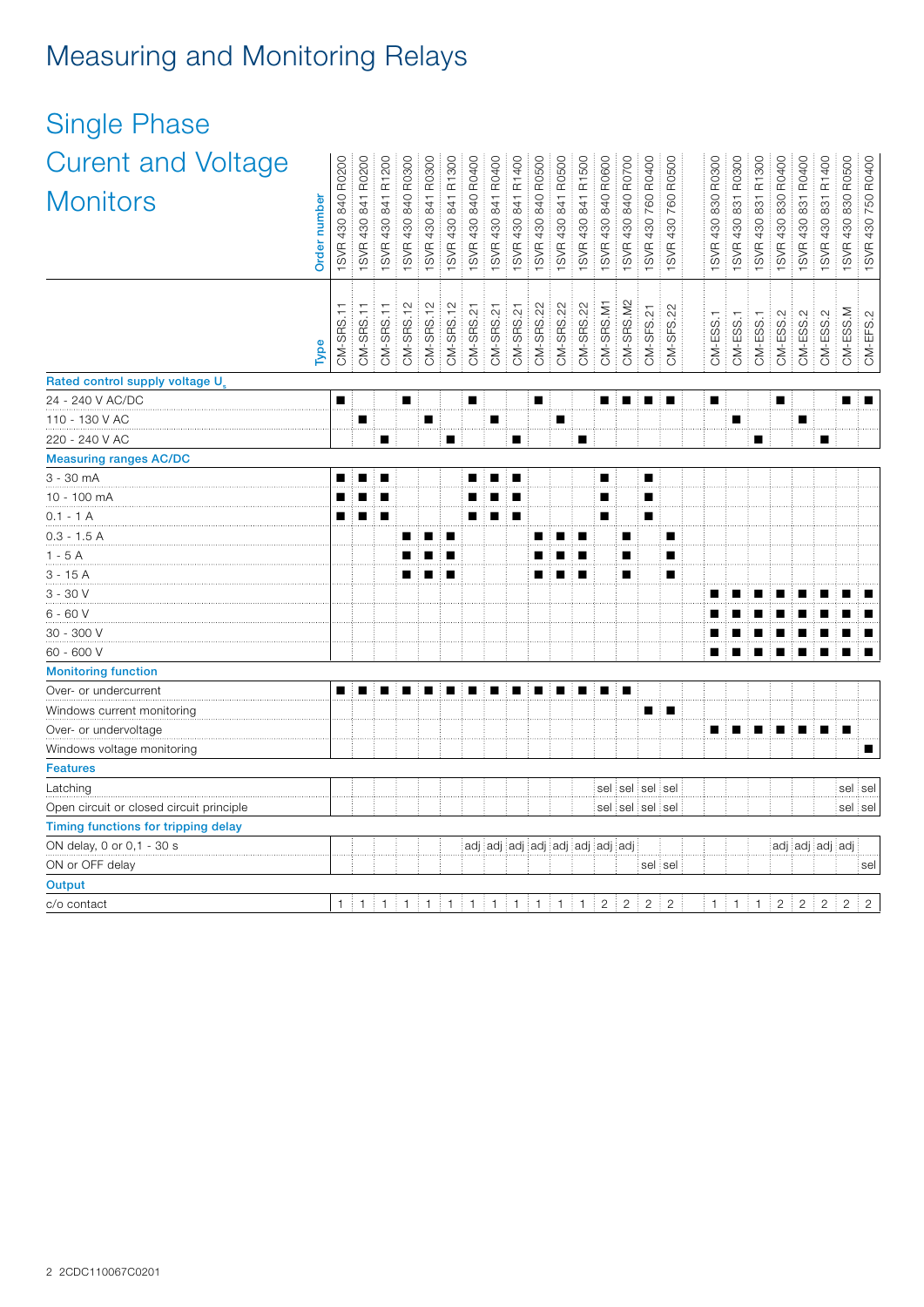## Three Phase Monitors

| <b>Monitors</b>                     | Order number | R9400<br>881<br>550<br>1SVR | R9500<br>882<br>550<br>1SVR         | 870 R9400<br>550<br>1SVR <sub>3</sub> | R9500<br>871<br>1SVR 550 | R9100<br>824<br>1SVR 550 | R9300<br>824<br>1SVR 430 | R2300<br>784<br>1SVR 630 | R3300<br>784<br>1SVR 630 | R1300<br>794<br>1SVR 630 | R3300<br>794<br>1SVR 630 | R1300<br>774<br>1SVR 630                                                                                        | R3300<br>774<br>630<br>1SVR | R1300<br>885<br>1SVR 630 | R3300<br>885<br>1SVR 630 | 1SVR 630 884 R1300 | 1SVR 630 884 R3300 | 1SVR 630 885 R4300 | 1SVR 630 884 R4300 | 1SVR 650 487 R8300                      | 1SVR 650 488 R8300 | 1SVR 650 489 R8300 | R0300<br>736<br>1SVR 630 | 1SVR 630 736 R1300 |
|-------------------------------------|--------------|-----------------------------|-------------------------------------|---------------------------------------|--------------------------|--------------------------|--------------------------|--------------------------|--------------------------|--------------------------|--------------------------|-----------------------------------------------------------------------------------------------------------------|-----------------------------|--------------------------|--------------------------|--------------------|--------------------|--------------------|--------------------|-----------------------------------------|--------------------|--------------------|--------------------------|--------------------|
|                                     | Type         | CM-PBE                      | CM-PBE                              | CM-PVE                                | CM-PVE                   | CM-PFE                   | CM-PFS                   | CM-PSS.31                | CM-PSS.41                | CM-PVS.31                | CM-PVS.41                | CM-PAS.31                                                                                                       | CM-PAS.41                   | CM-MPS.11                | CM-MPS.21                | CM-MPS.31          | CM-MPS.41          | CM-MPS.23          | CM-MPS.43          | CM-MPN.52                               | CM-MPN.62          | CM-MPN.72          | CM-UFS.1                 | $CM-UFS.2$         |
| Rated control supply voltage U      |              |                             |                                     |                                       |                          |                          |                          |                          |                          |                          |                          |                                                                                                                 |                             |                          |                          |                    |                    |                    |                    |                                         |                    |                    |                          |                    |
| Phase to phase                      |              |                             |                                     |                                       |                          |                          |                          |                          |                          |                          |                          |                                                                                                                 |                             |                          |                          |                    |                    |                    |                    |                                         |                    |                    |                          |                    |
| 160 - 300 V AC                      |              |                             |                                     |                                       |                          |                          |                          |                          |                          | п                        |                          | п                                                                                                               |                             |                          |                          | п                  |                    |                    |                    |                                         |                    |                    |                          |                    |
| 200 - 500 V AC                      |              |                             |                                     |                                       |                          |                          | п                        |                          |                          |                          |                          |                                                                                                                 |                             |                          |                          |                    |                    |                    |                    |                                         |                    |                    |                          |                    |
| 208 - 440 V AC                      |              |                             |                                     |                                       |                          | ■                        |                          |                          |                          |                          |                          |                                                                                                                 |                             |                          |                          |                    |                    |                    |                    |                                         |                    |                    |                          |                    |
| 300 - 500 V AC                      |              |                             |                                     |                                       |                          |                          |                          |                          |                          |                          | п                        |                                                                                                                 | П                           |                          |                          |                    | п                  |                    | П                  |                                         |                    |                    |                          |                    |
| 320 - 460 V AC                      |              |                             |                                     |                                       | ■                        |                          |                          |                          |                          |                          |                          |                                                                                                                 |                             |                          |                          |                    |                    |                    |                    |                                         |                    |                    |                          |                    |
| 350 - 580 V AC                      |              |                             |                                     |                                       |                          |                          |                          |                          |                          |                          |                          |                                                                                                                 |                             |                          |                          |                    |                    |                    |                    | ■                                       |                    |                    |                          |                    |
| 380 V AC                            |              |                             |                                     |                                       |                          |                          |                          | ш                        |                          |                          |                          |                                                                                                                 |                             |                          |                          |                    |                    |                    |                    |                                         |                    |                    |                          |                    |
| 380 - 440 V AC                      |              |                             | ■                                   |                                       |                          |                          |                          |                          |                          |                          |                          |                                                                                                                 |                             |                          |                          |                    |                    |                    |                    |                                         |                    |                    |                          |                    |
| 400 V AC                            |              |                             |                                     |                                       |                          |                          |                          |                          | ∎                        |                          |                          |                                                                                                                 |                             |                          |                          |                    |                    |                    |                    |                                         |                    |                    | ■                        | ш                  |
| 450 - 720 V AC                      |              |                             |                                     |                                       |                          |                          |                          |                          |                          |                          |                          |                                                                                                                 |                             |                          |                          |                    |                    |                    |                    |                                         | ■                  |                    |                          |                    |
| 530 - 820 V AC                      |              |                             |                                     |                                       |                          |                          |                          |                          |                          |                          |                          |                                                                                                                 |                             |                          |                          |                    |                    |                    |                    |                                         |                    | п                  |                          |                    |
| <b>Phase to neutral</b>             |              |                             |                                     |                                       |                          |                          |                          |                          |                          |                          |                          |                                                                                                                 |                             |                          |                          |                    |                    |                    |                    |                                         |                    |                    |                          |                    |
| 90 - 170 V AC                       |              |                             |                                     |                                       |                          |                          |                          |                          |                          |                          |                          |                                                                                                                 |                             | п                        |                          |                    |                    |                    |                    |                                         |                    |                    |                          |                    |
| 180 - 280 V AC                      |              |                             |                                     |                                       |                          |                          |                          |                          |                          |                          |                          |                                                                                                                 |                             |                          | п                        |                    |                    | ■                  |                    |                                         |                    |                    |                          |                    |
| 185 - 265 V AC                      |              |                             |                                     | ■                                     |                          |                          |                          |                          |                          |                          |                          |                                                                                                                 |                             |                          |                          |                    |                    |                    |                    |                                         |                    |                    |                          |                    |
| 220 - 240 V AC                      |              |                             |                                     |                                       |                          |                          |                          |                          |                          |                          |                          |                                                                                                                 |                             |                          |                          |                    |                    |                    |                    |                                         |                    |                    |                          |                    |
| 230 V AC                            |              |                             |                                     |                                       |                          |                          |                          |                          |                          |                          |                          |                                                                                                                 |                             |                          |                          |                    |                    |                    |                    |                                         |                    |                    | ▉░▊                      |                    |
| <b>Rated frequency</b>              |              |                             |                                     |                                       |                          |                          |                          |                          |                          |                          |                          |                                                                                                                 |                             |                          |                          |                    |                    |                    |                    |                                         |                    |                    |                          |                    |
| 50Hz                                |              |                             |                                     |                                       |                          |                          |                          |                          |                          |                          |                          |                                                                                                                 |                             |                          |                          |                    |                    |                    |                    |                                         |                    |                    | ■                        | ⊧∎                 |
| 50/60 Hz                            |              | ■                           | ■                                   |                                       |                          |                          |                          |                          |                          |                          |                          |                                                                                                                 |                             |                          |                          | ■                  | ш                  |                    |                    | ■                                       | ■                  | ┆∎                 |                          |                    |
| 50/60/400 Hz                        |              |                             |                                     |                                       |                          |                          |                          |                          |                          |                          |                          |                                                                                                                 |                             |                          |                          |                    |                    |                    | п                  |                                         |                    |                    |                          |                    |
| <b>Suitable for monitoring</b>      |              |                             |                                     |                                       |                          |                          |                          |                          |                          |                          |                          |                                                                                                                 |                             |                          |                          |                    |                    |                    |                    |                                         |                    |                    |                          |                    |
| Single-phase mains                  |              | п                           |                                     | ш                                     |                          |                          |                          |                          |                          |                          |                          |                                                                                                                 |                             | ■ }                      | п                        |                    |                    | п                  |                    |                                         |                    |                    | ■                        | п                  |
| Three-phase mains                   |              | ■                           |                                     |                                       | .                        |                          |                          | .                        |                          |                          |                          | ш                                                                                                               |                             |                          |                          |                    |                    |                    |                    | <b>FOR 1999</b>                         |                    |                    | .                        |                    |
| <b>Monitoring function</b>          |              |                             |                                     |                                       |                          |                          |                          |                          |                          |                          |                          |                                                                                                                 |                             |                          |                          |                    |                    |                    |                    |                                         |                    |                    |                          |                    |
| Phase failure                       |              | $\blacksquare$              | ш                                   |                                       |                          |                          |                          |                          |                          |                          |                          |                                                                                                                 |                             |                          |                          |                    |                    |                    |                    |                                         |                    |                    | $\blacksquare$ fix fix   |                    |
| Phase sequence                      |              |                             |                                     |                                       |                          |                          |                          |                          | sel : sel : sel : sel    |                          |                          |                                                                                                                 |                             |                          |                          |                    |                    |                    |                    |                                         |                    |                    |                          |                    |
| Automatic phase sequence            |              |                             |                                     |                                       |                          |                          |                          |                          |                          |                          |                          |                                                                                                                 |                             |                          |                          |                    |                    |                    |                    | sel i sel i sel i sel i sel             |                    |                    |                          |                    |
| Overvoltage                         |              |                             |                                     |                                       |                          |                          |                          |                          |                          |                          | п                        |                                                                                                                 |                             |                          |                          |                    |                    |                    |                    |                                         |                    |                    | $fix$ : fix              |                    |
| Undervoltage                        |              |                             |                                     |                                       | ■                        |                          |                          |                          |                          |                          | ш                        |                                                                                                                 |                             |                          |                          |                    |                    |                    |                    |                                         |                    |                    | $fix$ i fix              |                    |
| Phase unbalance                     |              |                             |                                     |                                       |                          |                          |                          |                          |                          |                          |                          |                                                                                                                 |                             |                          |                          |                    |                    |                    |                    |                                         |                    |                    | ш                        |                    |
| Neutral monitoring                  |              |                             |                                     |                                       | п                        |                          | п                        |                          |                          |                          |                          |                                                                                                                 |                             |                          |                          |                    | ■                  | ■                  |                    |                                         | ш                  |                    |                          |                    |
| Overfrequency                       |              |                             |                                     |                                       |                          |                          |                          |                          |                          |                          |                          |                                                                                                                 |                             |                          |                          |                    |                    |                    |                    |                                         |                    |                    | $fix$ fix                |                    |
| Underfrequency                      |              |                             |                                     |                                       |                          |                          |                          |                          |                          |                          |                          |                                                                                                                 |                             |                          |                          |                    |                    |                    |                    |                                         |                    |                    | $fix$ if $ix$            |                    |
| <b>Thresholds</b>                   |              |                             |                                     |                                       |                          |                          |                          |                          |                          |                          |                          | fix   fix   fix   fix   fix   fix   fix   fix   fix   adj   adj   adj   adj   adj   adj   adj   adj   adj   adj |                             |                          |                          |                    |                    |                    |                    |                                         |                    |                    |                          |                    |
| Timing functions for tripping delay |              |                             |                                     |                                       |                          |                          |                          |                          |                          |                          |                          |                                                                                                                 |                             |                          |                          |                    |                    |                    |                    |                                         |                    |                    |                          |                    |
| ON delay                            |              |                             |                                     |                                       |                          |                          | fix                      |                          |                          |                          |                          |                                                                                                                 | adj adj                     |                          |                          |                    |                    |                    |                    |                                         |                    |                    |                          |                    |
| ON and OFF delay                    |              |                             | $fix$ $fix$ $fix$ $fix$ $fix$ $fix$ |                                       |                          |                          |                          |                          |                          |                          |                          |                                                                                                                 |                             |                          |                          |                    |                    |                    |                    |                                         |                    |                    |                          |                    |
| ON or OFF delay                     |              |                             |                                     |                                       |                          |                          |                          |                          |                          |                          | adj adj adj adj          |                                                                                                                 |                             |                          |                          |                    |                    |                    |                    | adj adj adj adj adj adj adj adj adj adj |                    |                    |                          |                    |
| Output                              |              |                             |                                     |                                       |                          |                          |                          |                          |                          |                          |                          |                                                                                                                 |                             |                          |                          |                    |                    |                    |                    |                                         |                    |                    |                          |                    |
| n/o contact                         |              | $\mathbf{1}$                | 1                                   | 1                                     | ÷<br>1                   |                          |                          |                          |                          |                          |                          |                                                                                                                 |                             |                          |                          |                    |                    |                    |                    |                                         |                    |                    |                          |                    |
| c/o contact                         |              |                             |                                     |                                       |                          | 1                        | 2:                       | $\overline{c}$           | $\overline{2}$           | $\overline{c}$           | $\overline{2}$           | $\mathbf{2}$                                                                                                    | $\overline{c}$              | $\overline{2}$           | 2                        | $\overline{c}$     | $\overline{c}$     | $\overline{c}$     | 2:                 |                                         |                    | 2   2   2          | 2:2                      |                    |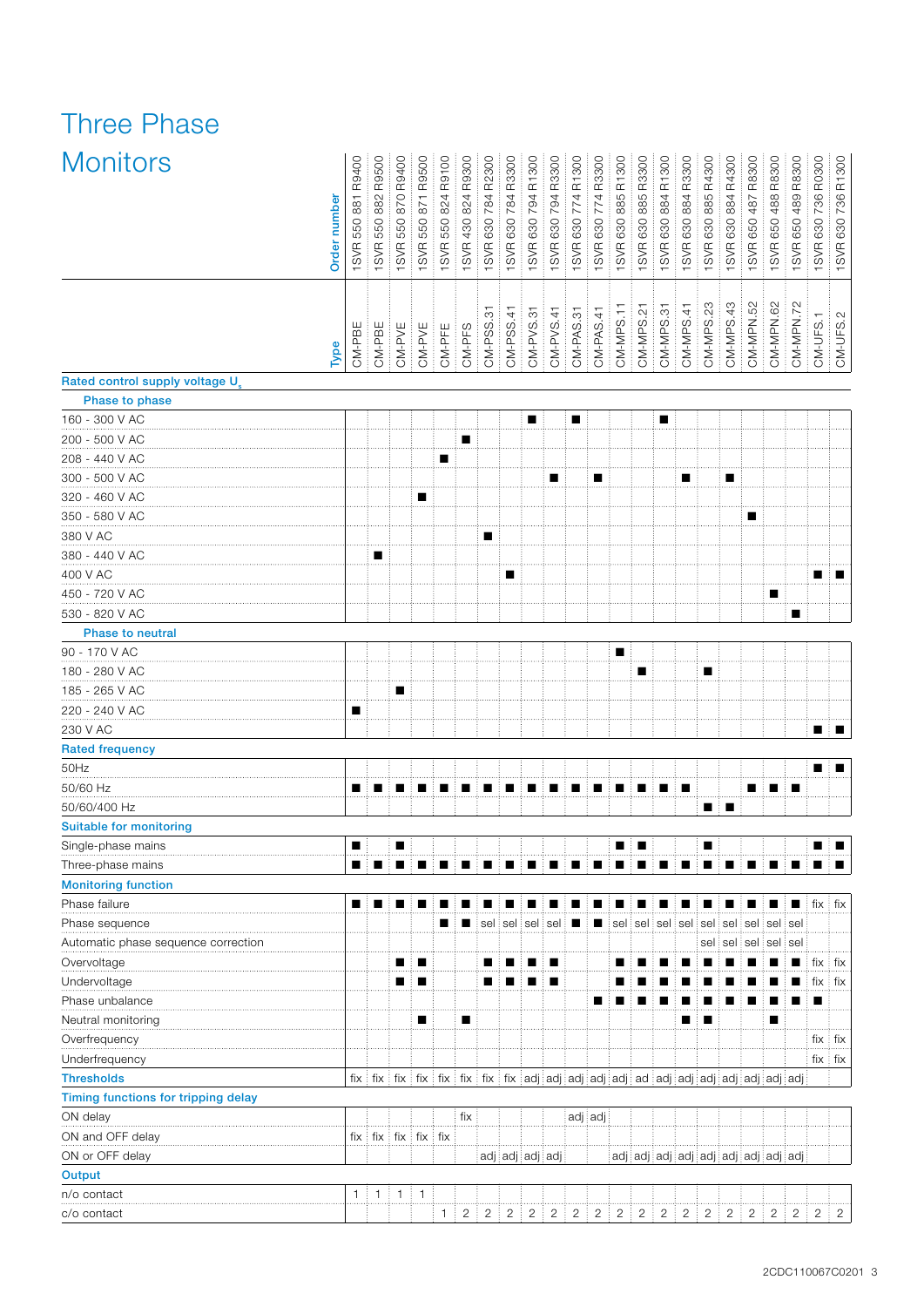### Measuring and Monitoring Relays

| Insulation                                                                                                                                                                                                                                      |              |                  |                  |                  |                  |
|-------------------------------------------------------------------------------------------------------------------------------------------------------------------------------------------------------------------------------------------------|--------------|------------------|------------------|------------------|------------------|
| <b>Monitoring Relays</b>                                                                                                                                                                                                                        | Order number | SVR 630 670R0200 | SVR630 660 R0100 | SVR650 660 R0200 | SVR650 669 R9400 |
|                                                                                                                                                                                                                                                 | <b>Type</b>  | $CM-IVSS.2$      | CM-IWS.1         | CM-IWN           | CM-IVN           |
| Rated control supply voltage U                                                                                                                                                                                                                  |              |                  |                  |                  |                  |
| 24 - 240 VAC/DC                                                                                                                                                                                                                                 |              | ÷                | п                |                  |                  |
| <b>Measuring voltages</b>                                                                                                                                                                                                                       |              |                  |                  |                  |                  |
| 250 V AC (L-PE)<br>400 V AC (L-PE)<br>690 V AC<br>300 V DC (L-PE)<br>600 V DC (L-PE)<br>1000 V DC<br><b>Measuring range</b><br>$1 - 100 \text{ k}\Omega$<br>2 - 200 kΩ<br><b>Output contacts</b><br>1 <sub>c</sub> /o<br>1 x 2 c/o or 2 x 1 c/o |              |                  |                  | ∎<br>■           |                  |
| <b>Working principle</b>                                                                                                                                                                                                                        |              |                  |                  |                  |                  |
| open circuit principle<br>open or closed principle adjustable                                                                                                                                                                                   |              |                  |                  |                  |                  |
| <b>Test</b>                                                                                                                                                                                                                                     |              |                  |                  |                  |                  |
| Front face button or control input                                                                                                                                                                                                              |              |                  | ŧ                |                  |                  |
| <b>Reset</b>                                                                                                                                                                                                                                    |              |                  |                  |                  |                  |
| Front face button or control input<br>Fault storage / latching configurable                                                                                                                                                                     |              |                  |                  |                  |                  |
| Non voltage storage configurable                                                                                                                                                                                                                |              |                  |                  |                  |                  |
| Interrupted wire detection                                                                                                                                                                                                                      |              | 1                |                  | fix              | sel              |
| Threshold values configurable                                                                                                                                                                                                                   |              |                  | 1                | 2                |                  |
| Coupling unit                                                                                                                                                                                                                                   |              |                  |                  |                  |                  |

### Motor Protection Monitoring Relays

| <b>Monitoring Relays</b>       |              | SVR 450 335 R0000 | SVR 450 330 R0000 |        | 1SVR 450 331 R0000<br>1SVR 450 332 R0000 |                | 1SVR 450 334 R0000<br>1SVR 450 335 R0100<br>1SVR 450 330 R0100 |        | SVR 450 331 R0100 | SVR 450 332 R0100 | R0100       |
|--------------------------------|--------------|-------------------|-------------------|--------|------------------------------------------|----------------|----------------------------------------------------------------|--------|-------------------|-------------------|-------------|
| <b>Motor Load</b>              | Order number |                   |                   |        |                                          |                |                                                                |        |                   |                   | SVR 450 334 |
| <b>Monitors</b>                |              |                   |                   |        |                                          |                |                                                                |        |                   |                   |             |
|                                |              |                   |                   |        |                                          |                |                                                                |        |                   |                   |             |
|                                |              |                   |                   |        |                                          |                |                                                                |        |                   |                   |             |
|                                | Type         | CM-LWN            | CM-LWN            | CM-LWN | CM-LWN                                   | CM-LWN         | CM-LWN                                                         | CM-LWN | CM-LWN            | CM-LWN            | CM-LWN      |
| Rated control supply voltage U |              |                   |                   |        |                                          |                |                                                                |        |                   |                   |             |
| 24-240 V AC/DC                 |              | п                 |                   |        |                                          |                | ■                                                              |        |                   |                   |             |
| 110 - 130 V AC                 |              |                   | п                 |        |                                          |                |                                                                | П      |                   |                   |             |
| 220 - 240 V AC                 |              |                   |                   |        |                                          |                |                                                                |        |                   |                   |             |
| 380 - 440 V AC                 |              |                   |                   |        | ш                                        |                |                                                                |        |                   | ■                 |             |
| 480 - 500 V AC                 |              |                   |                   |        |                                          |                |                                                                |        |                   |                   |             |
| Voltage range (Phase to phase) |              |                   |                   |        |                                          |                |                                                                |        |                   |                   |             |
| 110-500 V                      |              | ■Ⅰ                |                   |        | ■                                        |                |                                                                |        |                   |                   |             |
| <b>Current range</b>           |              |                   |                   |        |                                          |                |                                                                |        |                   |                   |             |
| $0.5 - 5A$                     |              | ∎                 | п                 | п      | ш÷                                       | $\blacksquare$ |                                                                |        |                   |                   |             |
| 2 - 20 A                       |              |                   |                   |        |                                          |                |                                                                |        |                   |                   |             |
| <b>Frequency range</b>         |              |                   |                   |        |                                          |                |                                                                |        |                   |                   |             |
| 50/60 Hz                       |              |                   | ŧ                 | İ      |                                          |                |                                                                |        |                   |                   |             |
| DC or 15 - 400 Hz              |              |                   | ■                 |        |                                          |                |                                                                |        |                   |                   |             |
| <b>Suitable for monitoring</b> |              |                   |                   |        |                                          |                |                                                                |        |                   |                   |             |
| Single-phase mains             |              |                   |                   |        |                                          |                |                                                                |        |                   |                   |             |
| Three-phase mains              |              |                   |                   |        |                                          |                |                                                                |        |                   |                   |             |
| <b>Monitoring function</b>     |              |                   |                   |        |                                          |                |                                                                |        |                   |                   |             |
| Motor load // cos Phi          |              | ■                 |                   |        |                                          |                |                                                                |        |                   |                   |             |
| <b>Timing functions</b>        |              |                   |                   |        |                                          |                |                                                                |        |                   |                   |             |
| Start up delay (on delay)      |              |                   |                   |        |                                          |                |                                                                |        |                   |                   |             |
| Response delay                 |              |                   |                   |        |                                          |                |                                                                |        |                   |                   |             |
| <b>Output contacts</b>         |              |                   |                   |        |                                          |                |                                                                |        |                   |                   |             |
| $2 \times 1$ c/o               |              | ш                 |                   |        |                                          |                |                                                                |        |                   |                   |             |

Insulation monitors for unearthed supply systems (IT-Systems)

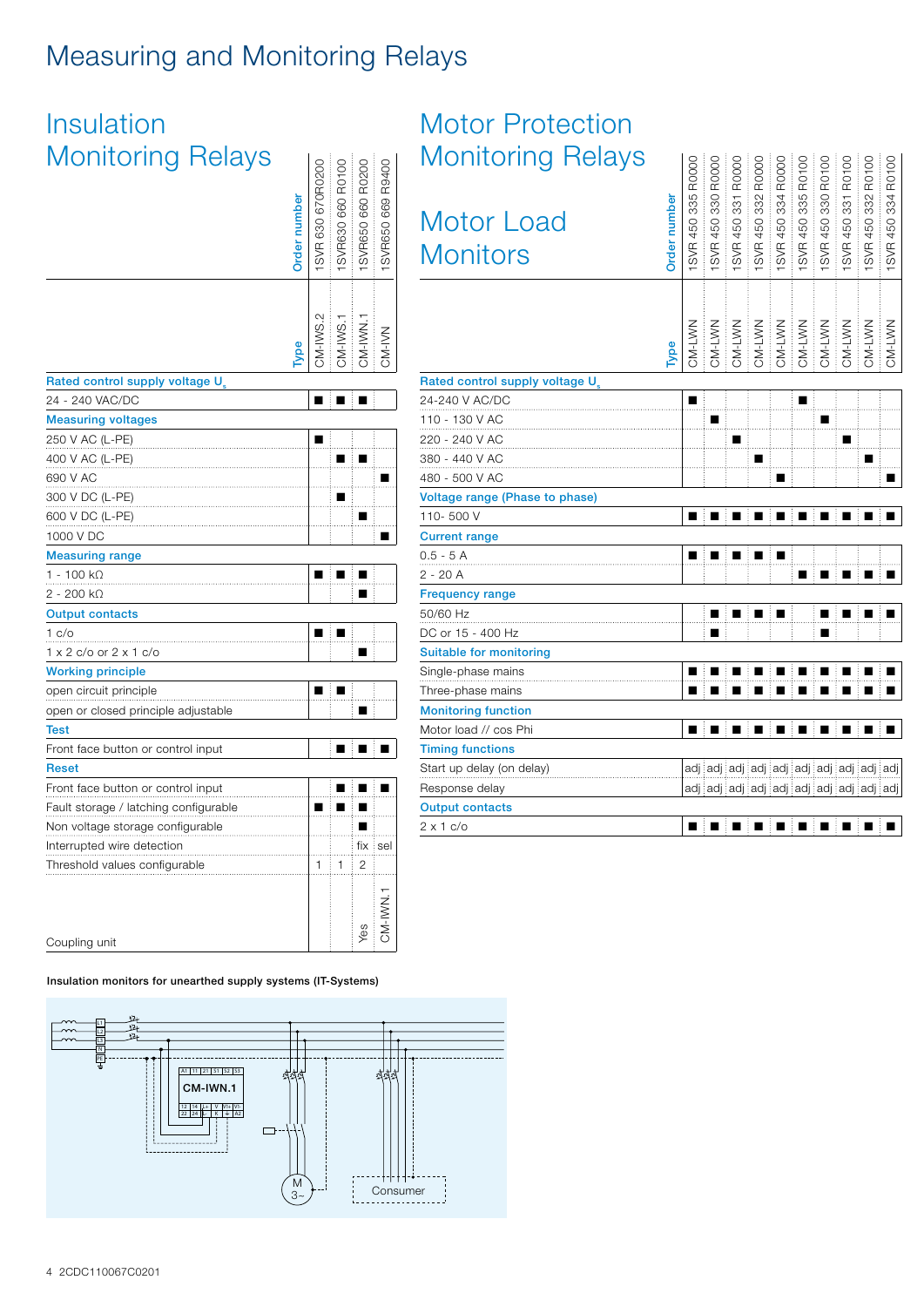### Motor Protection Monitoring Relays

| <b>Monitoring Relays</b>        |              | R9300             | R9300               | R9300       | R9100                 | R1100                        | R9300       | R9300        | R0300                 | R1300                 | R9300                  | R0300          | R1300          |                     | R0400                 | R0300       | R0200          |                   |                    |
|---------------------------------|--------------|-------------------|---------------------|-------------|-----------------------|------------------------------|-------------|--------------|-----------------------|-----------------------|------------------------|----------------|----------------|---------------------|-----------------------|-------------|----------------|-------------------|--------------------|
| <b>Thermistor Relays</b>        | Order number | 805<br>550<br>SVR | SVR 550 800         | SVR 550 801 | 600<br><b>SVR 430</b> | <b>BO1</b><br><b>SVR 430</b> | SVR 430 810 | SVR 430 811  | SVR 430 811           | 811<br><b>SVR 430</b> | 7101<br><b>SVR 430</b> | SVR 430 711    | SVR 430 711    | SVR 430 711 R2300   | 720<br><b>SVR 430</b> | SVR 430 720 | 710<br>SVR 430 | SVR 430 720 R0500 | 1SVR 450 025 R0100 |
|                                 | Type         | CM-MSE            | $CM-MSE$            | CM-MSE      | $CM-MSS(1)$           | $CM-MSS(1)$                  | $CM-MSS(2)$ | CM-MSS(2)    | $CM-MSS(2)$           | CM-MSS(2)             | $CM-MSS(3)$            | $CM-MSS(3)$    | $CM-MSS(3)$    | CM-MSS(3)           | CM-MSS(4)             | $CM-MSS(5)$ | $CM-MSS(6)$    | $CM-MSS(7)$       | CM-MSN             |
| Rated control supply voltage U  |              |                   |                     |             |                       |                              |             |              |                       |                       |                        |                |                |                     |                       |             |                |                   |                    |
| 24 - 240 V AC/DC                |              |                   |                     |             |                       |                              |             |              |                       |                       |                        |                |                |                     |                       |             |                |                   |                    |
| 24 V AC/DC                      |              |                   |                     |             | ■                     |                              | ■           |              |                       |                       | ■                      |                |                |                     |                       |             |                |                   |                    |
| 24 V AC                         |              | ■                 |                     |             |                       |                              |             | ■            |                       |                       |                        |                |                |                     |                       |             |                |                   |                    |
| 110 - 130 V AC                  |              |                   |                     |             |                       |                              |             |              | П                     |                       |                        | ш              |                |                     |                       |             |                |                   |                    |
| 220 - 240 V AC                  |              |                   |                     | ■           |                       | ■                            |             |              |                       | ■                     |                        |                | ■              |                     |                       |             |                |                   |                    |
| 380 - 440 V AC                  |              |                   |                     |             |                       |                              |             |              |                       |                       |                        |                |                | ■                   |                       |             |                |                   |                    |
| <b>Rated frequency</b>          |              |                   |                     |             |                       |                              |             |              |                       |                       |                        |                |                |                     |                       |             |                |                   |                    |
| 50/60 Hz                        |              |                   |                     |             |                       |                              |             |              |                       |                       |                        |                |                |                     |                       |             |                |                   |                    |
| 15 - 400 Hz                     |              |                   |                     |             |                       |                              |             |              |                       |                       |                        |                |                |                     |                       |             |                |                   |                    |
| <b>Measuring Circuits</b>       |              |                   |                     |             |                       |                              |             |              |                       |                       |                        |                |                |                     |                       |             |                |                   |                    |
| No of measuring/sensor circuits |              | 1                 | 1                   | 1           | 1                     | 1                            | 1           | $\mathbf{1}$ | 1                     | 1                     | 1                      | 1              | 1              | 1                   | 1                     | 1           | $\overline{2}$ | 3                 | 6                  |
| <b>Monitoring Functions</b>     |              |                   |                     |             |                       |                              |             |              |                       |                       |                        |                |                |                     |                       |             |                |                   |                    |
| Wire break monitoring           |              |                   |                     |             |                       |                              |             |              |                       |                       |                        |                |                |                     |                       |             |                |                   |                    |
| Short circuit detection         |              |                   |                     |             |                       |                              |             |              |                       |                       |                        |                |                |                     |                       |             |                |                   |                    |
| Non-volatile fault storage      |              |                   |                     |             |                       |                              |             |              | sel : sel : sel : sel |                       | sel                    | sel:           | ∶sel           |                     |                       |             |                |                   |                    |
| Auto reset                      |              | ■                 |                     |             |                       |                              |             |              |                       |                       |                        |                |                |                     |                       |             |                |                   |                    |
| Manual reset                    |              |                   |                     |             |                       |                              |             |              |                       |                       |                        |                |                |                     |                       |             |                |                   |                    |
| Remote reset                    |              |                   |                     |             |                       |                              |             |              |                       |                       |                        |                |                |                     |                       |             |                |                   |                    |
| Test button                     |              |                   |                     |             |                       |                              |             |              |                       |                       |                        |                |                |                     | <b>MARK</b>           |             |                |                   |                    |
| <b>Output contacts</b>          |              |                   |                     |             |                       |                              |             |              |                       |                       |                        |                |                |                     |                       |             |                |                   |                    |
| 1 <sub>c</sub> /o               |              |                   |                     |             | $1 \nmid 1$           |                              |             |              |                       |                       |                        |                |                |                     |                       |             |                |                   |                    |
| 1 n/o                           |              |                   | $1 \nmid 1 \nmid 1$ |             |                       |                              |             |              |                       |                       |                        |                |                |                     |                       |             |                |                   |                    |
| 2 c/o                           |              |                   |                     |             |                       |                              | 2:          | 2            | 2<br>÷                | $\overline{2}$<br>÷   | $\overline{2}$<br>÷    | $\overline{2}$ | $\overline{2}$ | ÷<br>$\overline{c}$ |                       |             | $2^{12*1}$     |                   |                    |
| $1 n/O + 1 n/C$                 |              |                   |                     |             |                       |                              |             |              |                       |                       |                        |                |                |                     | $\mathbf{1}$          |             |                | 1:1               |                    |
|                                 |              |                   |                     |             |                       |                              |             |              |                       |                       |                        |                |                |                     |                       |             |                |                   |                    |

#### Temperature sensor C011, standard version acc. to DIN 44081

| <b>Type</b> | Rated response temperature T <sub>ur</sub> | <b>Color coding</b> | Order code         | Pack.-unit set |
|-------------|--------------------------------------------|---------------------|--------------------|----------------|
| C011-70     | 70 °C                                      | white-brown         | GHC 011 0003 B0001 |                |
| C011-80     | 80 °C                                      | white-white         | GHC 011 0003 B0002 |                |
| C011-90     | 90 °C                                      | green-green         | GHC 011 0003 R0003 |                |
| C011-100    | 100 °C                                     | red-red             | GHC 011 0003 R0004 |                |
| C011-110    | 110 $\degree$ C                            | brown-brown         | GHC 011 0003 R0005 |                |
| C011-120    | 120 °C                                     | gray-gray           | GHC 011 0003 B0006 |                |
| C011-130    | 130 °C                                     | blue-blue           | GHC 011 0003 B0007 |                |
| C011-140    | 140 °C                                     | white-blue          | GHC 011 0003 B0011 |                |
| C011-150    | 150 °C                                     | black-black         | GHC 011 0003 R0008 |                |
| C011-160    | 160 °C                                     | blue-red            | GHC 011 0003 B0009 |                |
| C011-170    | 170 °C                                     | white-green         | GHC 011 0003 B0010 |                |

#### Triple temperature sensor C011-3

| <b>Type</b>         | Rated response temperature $T_{\text{NE}}$ Color coding |                   | <b>Order code</b>    | <b>Pack.-unit pieces</b> |
|---------------------|---------------------------------------------------------|-------------------|----------------------|--------------------------|
| C011-3-150 : 150 °C |                                                         | black-black black | : GHC 011 0033 R0008 |                          |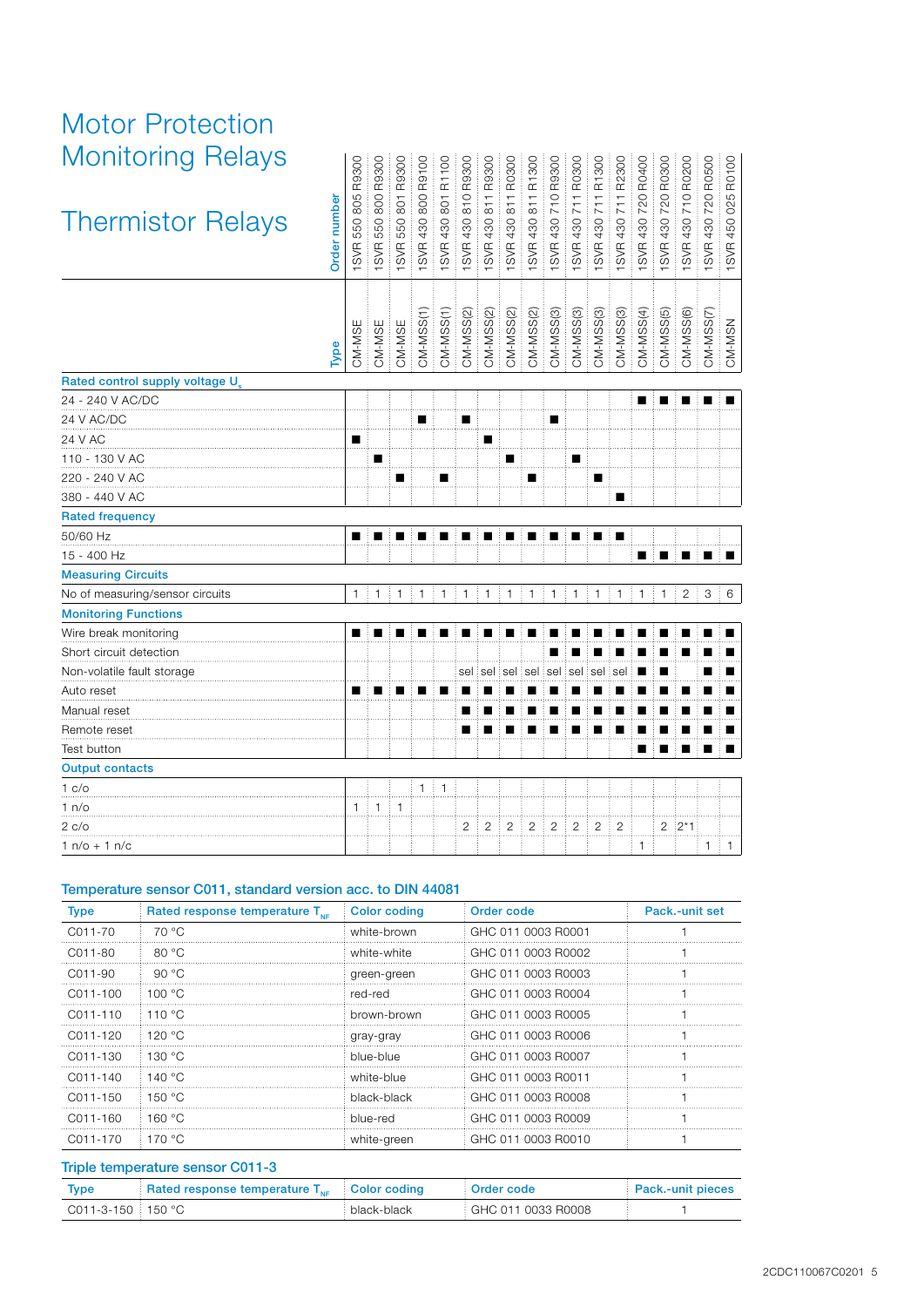# Measuring and Monitoring Relays

| Temperature                              |              |                    |                    |                       |                       |                       |                   |                   |                    |                    |                   |                   |                   |                    |                    |                    |                       |                       |                      |                      |                    |                    |                   |                   |                   |                    |                    |                    |
|------------------------------------------|--------------|--------------------|--------------------|-----------------------|-----------------------|-----------------------|-------------------|-------------------|--------------------|--------------------|-------------------|-------------------|-------------------|--------------------|--------------------|--------------------|-----------------------|-----------------------|----------------------|----------------------|--------------------|--------------------|-------------------|-------------------|-------------------|--------------------|--------------------|--------------------|
| <b>Monitoring Relays</b>                 | Order number | 1SAR 700 001 R0005 | 1SAR 700 001 R0006 | R0005<br>1SAR 700 002 | R0006<br>1SAR 700 002 | R0005<br>ISAR 700 003 | SAR 700 003 R0006 | SAR 700 004 R0005 | 1SAR 700 004 R0006 | 1SAR 700 005 R0005 | SAR 700 005 R0006 | SAR 700 006 R0005 | SAR 700 006 R0006 | 1SAR 700 011 R0005 | 1SAR 700 011 R0010 | 1SAR 700 012 R0005 | R0010<br>1SAR 700 012 | R0005<br>1SAR 700 013 | R0010<br>SAR 700 013 | R0005<br>SAR 700 014 | 1SAR 700 014 R0010 | ISAR 700 015 R0005 | SAR 700 015 R0010 | SAR 700 016 R0005 | SAR 700 016 R0010 | 1SAR 700 100 R0005 | 1SAR 700 100 R0010 | 1SAR 700 110 R0010 |
|                                          | Type         | C510.01-24         | C510.01-K          | C510.02-24            | C510.02-K             | C510.03-24            | C510.03-K         | C510.11-24        | C510.11-K          | C510.12-24         | C510.12-K         | C510.13-24        | C510.13-K         | C511.01-24         | C511.01-W          | C511.02-24         | C511.02-W             | C511.03-24            | C511.03-W            | C511.11-24           | C511.11-W          | C511.12-24         | C511.12-W         | C511.13-24        | C511.13-W         | C512-24            | C512-W             | C513-W             |
| Rated control supply voltage U           |              |                    |                    |                       |                       |                       |                   |                   |                    |                    |                   |                   |                   |                    |                    |                    |                       |                       |                      |                      |                    |                    |                   |                   |                   |                    |                    |                    |
| 24 V AC/DC                               |              | п                  |                    | ■                     |                       |                       |                   | п                 |                    | ■                  |                   | п                 |                   | ■                  |                    | ■                  |                       |                       |                      | п                    |                    | ■                  |                   | п                 |                   | ■                  |                    |                    |
| 24 - 240 V AC/DC                         |              |                    |                    |                       |                       |                       |                   |                   |                    |                    |                   |                   |                   |                    | ■                  |                    | п                     |                       | п                    |                      | ■                  |                    | п                 |                   | ■                 |                    | ∎ ⊟                |                    |
| 110/230 V AC                             |              |                    | $\blacksquare$     |                       | ■                     |                       | п                 |                   | $\blacksquare$     |                    | п                 |                   | $\blacksquare$    |                    |                    |                    |                       |                       |                      |                      |                    |                    |                   |                   |                   |                    |                    |                    |
| <b>Technology</b>                        |              | ■                  |                    | ■                     |                       |                       |                   |                   |                    |                    |                   |                   |                   |                    |                    | ■                  |                       |                       |                      |                      |                    |                    |                   |                   | i ∎               |                    |                    |                    |
| Analogue                                 |              |                    | ■                  |                       |                       |                       | ш                 | ■                 | ■                  |                    |                   |                   |                   | ■                  | ∎                  |                    |                       |                       |                      |                      | ■                  | П                  |                   |                   |                   | ■土                 | ш                  | ▐▐                 |
| Digital<br>Sensor circuits (2 or 3 wire) |              |                    |                    |                       |                       |                       |                   |                   |                    |                    |                   |                   |                   |                    |                    |                    |                       |                       |                      |                      |                    |                    |                   |                   |                   |                    |                    |                    |
| No of temperature sensors                |              | 1.                 | $\pm$ 1            | -1                    | -1                    | $\overline{1}$        | ÷<br>$\mathbf{1}$ | -1                | $\overline{1}$     | $\mathbf{1}$       | 1                 | $\overline{1}$    | ÷<br>-1           | -1                 | $\overline{1}$     | $\mathbf{1}$       | $\mathbf{1}$          | $\overline{1}$        | -1                   | 11                   | i 1                | $\mathbf{1}$       | $\mathbf{1}$      | $\overline{1}$    | 1                 | $\pm$ 1            | $\pm$ 1            | $\frac{1}{2}$ 3    |
| No of thresholds                         |              | 1.                 | $\mathbf{1}$       | $\mathbf{1}$          | $\mathbf{1}$          | $\mathbf{1}$          | $\pm$ 1           | $\overline{1}$    | $\mathbf{1}$       | $\pm$ 1.           | $\mathbf{1}$      | 1 <sup>1</sup>    | $\mathbf{1}$      | $\overline{c}$     | $\overline{c}$     | $\overline{c}$     | $\overline{c}$        | $\overline{c}$        | $\sqrt{2}$           | $\sqrt{2}$           | $\overline{c}$     | $\overline{c}$     | $\overline{c}$    | $\overline{c}$    | $\overline{c}$    | $\overline{2}$     | $2 \nmid 3$        |                    |
| <b>Sensor type</b>                       |              |                    |                    |                       |                       |                       |                   |                   |                    |                    |                   |                   |                   |                    |                    |                    |                       |                       |                      |                      |                    |                    |                   |                   |                   |                    |                    |                    |
| Pt100                                    |              | ■                  | ■                  | ■                     |                       |                       |                   |                   |                    |                    |                   |                   |                   |                    |                    |                    |                       |                       |                      |                      |                    |                    |                   |                   |                   |                    |                    |                    |
| Pt1000, KTY83, KTY84, NTC                |              |                    |                    |                       |                       |                       |                   |                   |                    |                    |                   |                   |                   |                    |                    |                    |                       |                       |                      |                      |                    |                    |                   |                   |                   | п                  |                    | ਾ∎                 |
| <b>Measuring temperature range</b>       |              |                    |                    |                       |                       |                       |                   |                   |                    |                    |                   |                   |                   |                    |                    |                    |                       |                       |                      |                      |                    |                    |                   |                   |                   |                    |                    |                    |
| $-50+50$ °C                              |              |                    | ■Ⅰ■                |                       |                       |                       |                   |                   | ■Ⅰ■                |                    |                   |                   |                   |                    | ■Ⅰ■                |                    |                       |                       |                      |                      | ■Ⅰ■                |                    |                   |                   |                   |                    |                    |                    |
| $0+100$ °C                               |              |                    |                    |                       | ■■■                   |                       |                   |                   |                    |                    | ∎ ⊟               |                   |                   |                    |                    |                    | ∎ ⊟                   |                       |                      |                      |                    |                    | ∎∶∎               |                   |                   |                    |                    |                    |
| $0+200$ °C                               |              |                    |                    |                       |                       |                       | ∎ ⊟               |                   |                    |                    |                   |                   | ■ ↑ ■             |                    |                    |                    |                       |                       | ■ ↑ ■                |                      |                    |                    |                   | ■ !               | ×                 |                    |                    |                    |
| $-50+500$ °C                             |              |                    |                    |                       |                       |                       |                   |                   |                    |                    |                   |                   |                   |                    |                    |                    |                       |                       |                      |                      |                    |                    |                   |                   | $\blacksquare$    | $\blacksquare$     |                    |                    |
| <b>Monitoring function</b>               |              |                    |                    |                       |                       |                       |                   |                   |                    |                    |                   |                   |                   |                    |                    |                    |                       |                       |                      |                      |                    |                    |                   |                   |                   |                    |                    |                    |
| Overtemperature                          |              |                    | ■                  | ■                     |                       | ■                     | п                 |                   |                    |                    |                   |                   |                   |                    |                    |                    |                       | ■                     | п                    |                      |                    |                    |                   |                   |                   |                    | ■                  |                    |
| Undertemperature                         |              |                    |                    |                       |                       |                       |                   | $\blacksquare$    | п                  | ÷ ∎ :              |                   | 8 N 8 N 8 N       |                   |                    |                    |                    |                       |                       |                      | п                    | ■                  | $\blacksquare$     | $\blacksquare$    | п                 |                   | ■                  | п                  |                    |
| <b>Operating principle</b>               |              |                    |                    |                       |                       |                       |                   |                   |                    |                    |                   |                   |                   |                    |                    |                    |                       |                       |                      |                      |                    |                    |                   |                   |                   |                    |                    |                    |
| Closed circuit principle                 |              |                    |                    |                       |                       |                       |                   |                   |                    |                    |                   |                   | ■ । ■             |                    |                    |                    |                       |                       |                      |                      |                    |                    |                   |                   |                   |                    |                    |                    |
| Open or closed circuit principle         |              |                    |                    |                       |                       |                       |                   |                   |                    |                    |                   |                   |                   | ■Ⅰ                 |                    | n i një            |                       |                       |                      | п                    | ■                  |                    |                   |                   |                   |                    |                    |                    |
| <b>Output contacts</b>                   |              |                    |                    |                       |                       |                       |                   |                   |                    |                    |                   |                   |                   |                    |                    |                    |                       |                       |                      |                      |                    |                    |                   |                   |                   |                    |                    |                    |
| $n$ o                                    |              | 1.                 | $\overline{1}$     | -1                    | $\mathbf{1}$          | $\overline{1}$        |                   |                   |                    |                    | 1                 | $\overline{1}$    | $\pm$ 1           |                    |                    |                    |                       |                       |                      |                      |                    |                    |                   |                   |                   |                    |                    |                    |
| n/c                                      |              | 1.                 | 31313              |                       | $\mathbf{1}$          | $\mathbf{1}$          | $\mathbf{1}$      | 1                 |                    | $1 \t1$            | $\overline{1}$    | $+1$ i 1          |                   |                    |                    |                    |                       |                       |                      |                      |                    |                    |                   |                   |                   |                    |                    |                    |
| C/O                                      |              |                    |                    |                       |                       |                       |                   |                   |                    |                    |                   |                   |                   |                    |                    |                    |                       |                       |                      |                      |                    |                    |                   |                   |                   |                    |                    |                    |

### Accessories – replaceable cover marking for digital devices

| Type     | use for          | Language | Order code            | Pack. unit pieces |
|----------|------------------|----------|-----------------------|-------------------|
| $C512-D$ | : C512           | German   | 1 1 SAR 700 101 R0100 |                   |
| $C512-F$ | C512             | English  | 1SAR 700 102 R0100    |                   |
| $C513-D$ | : C513           | German   | 1SAR 700 111 R0100    |                   |
| $C513-F$ | C <sub>513</sub> | English  | 1SAR 700 112 R0100    |                   |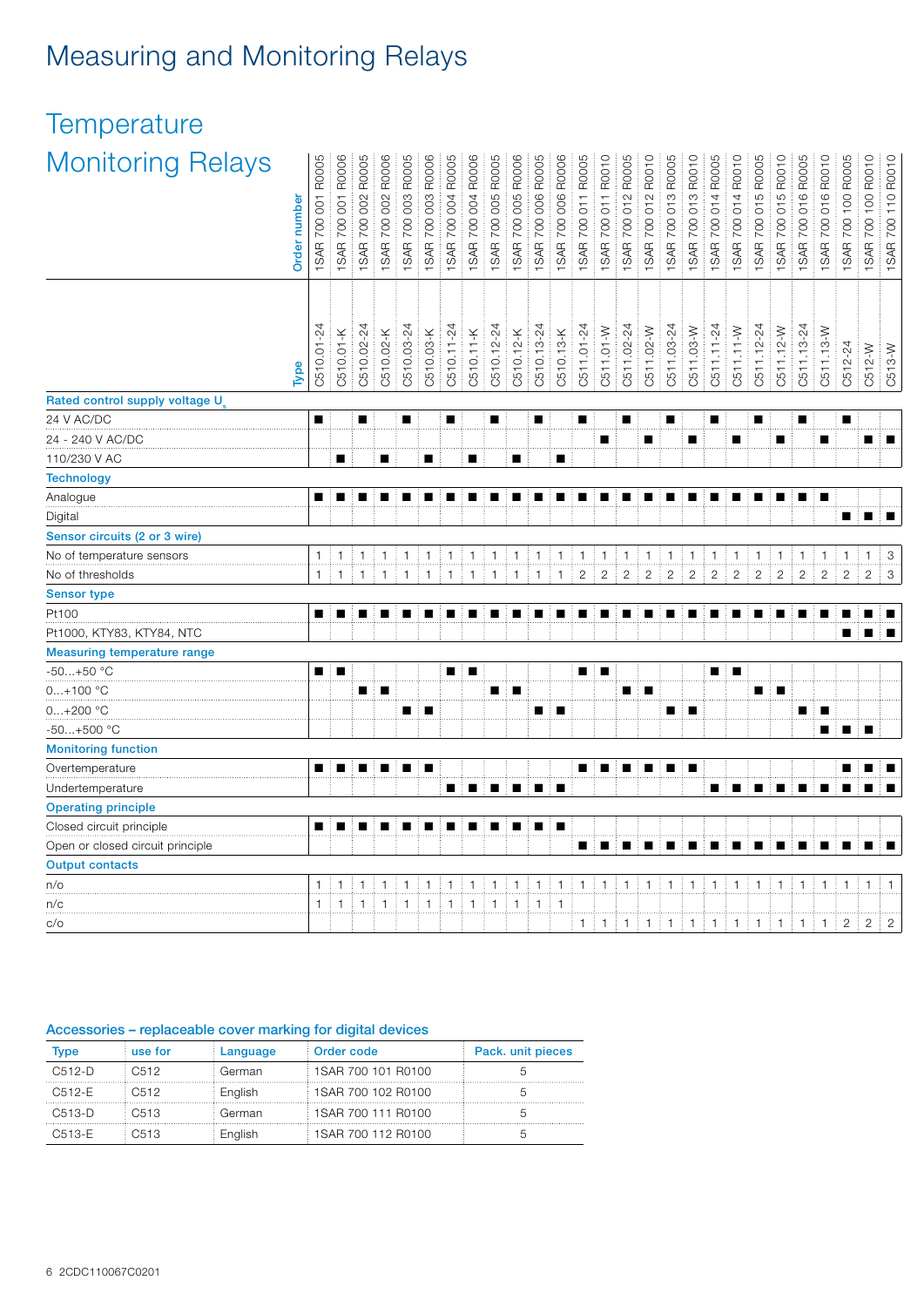# Liquide Level Monitoring Relays

| <b>Monitoring Relays</b>                      | Order number | R9500<br>855<br>550<br>SVR. | R9500<br>850<br>1SVR 550 | R9500<br>1SVR 550 851 | R9400<br>1SVR 550 855 | R9400<br>SVR 550 850 | R9400<br>SVR 550 851 | R9100<br>SVR 430 851 | R0100<br>SVR 430 851 | R1100<br>SVR 430 851 | R2100<br>SVR 430 851 | R1300<br>SVR 430 851 | R9200<br>SVR 430 851                | R0200<br>1SVR 430 851 | R1200<br>1SVR 430 851 | R0000<br>SVR 450 055 | R0000<br>1SVR 450 059 | R0000<br>1SVR 450 050 | R0000<br>1SVR 450 051   | R0000<br>SVR 450 052 | 1SVR 450 059 R0100      | 1SVR 450 050 R0100 | 1SVR 450 051 R0100 | 1SVR 450 052 R0100 |
|-----------------------------------------------|--------------|-----------------------------|--------------------------|-----------------------|-----------------------|----------------------|----------------------|----------------------|----------------------|----------------------|----------------------|----------------------|-------------------------------------|-----------------------|-----------------------|----------------------|-----------------------|-----------------------|-------------------------|----------------------|-------------------------|--------------------|--------------------|--------------------|
|                                               | Type         | CM-ENE MIN                  | CM-ENE MIN               | CM-ENE MIN            | CM-ENE MAX            | CM-ENE MAX           | CM-ENE MAX           | CM-ENS               | CM-ENS               | CM-ENS               | CM-ENS               | CM-ENS               | CM-ENS UP/DOWN                      | CM-ENS UP/DOWN        | CM-ENS UP/DOWN        | CM-ENN               | CM-ENN                | CM-ENN                | CM-ENN                  | CM-ENN               | CM-ENN UP/DOWN          | CM-ENN UP/DOWN     | CM-ENN UP/DOWN     | CM-ENN UP/DOWN     |
| Rated control supply voltage U                |              |                             |                          |                       |                       |                      |                      |                      |                      |                      |                      |                      |                                     |                       |                       |                      |                       |                       |                         |                      |                         |                    |                    |                    |
| 24 - 240 V AC/DC                              |              |                             |                          |                       |                       |                      |                      |                      |                      |                      |                      |                      |                                     |                       |                       | ■                    |                       |                       |                         |                      |                         |                    |                    |                    |
| 24 V AC                                       |              | ■                           |                          |                       | ■                     |                      |                      | ■                    |                      |                      |                      |                      | ■                                   |                       |                       |                      | ■                     |                       |                         |                      | $\blacksquare$          |                    |                    |                    |
| 110 - 130 V AC                                |              |                             | п                        |                       |                       | ■                    |                      |                      | ■                    |                      |                      |                      |                                     | п                     |                       |                      |                       | п                     |                         |                      |                         | п                  |                    |                    |
| 220 - 240 V AC                                |              |                             |                          | ■                     |                       |                      | ■                    |                      |                      | п                    |                      | ■                    |                                     |                       | п                     |                      |                       |                       | п                       |                      |                         |                    | П                  |                    |
| 380 - 415 V AC                                |              |                             |                          |                       |                       |                      |                      |                      |                      |                      | ■                    |                      |                                     |                       |                       |                      |                       |                       |                         | ■                    |                         |                    |                    | ■                  |
| <b>Sensor circuits</b>                        |              |                             |                          |                       |                       |                      |                      |                      |                      |                      |                      |                      |                                     |                       |                       |                      |                       |                       |                         |                      |                         |                    |                    |                    |
| No of electrodes (including ground reference) |              |                             |                          | $\overline{2}$        | $\overline{2}$        | $\overline{2}$       | $\overline{2}$       | $\overline{2}$       | $\overline{2}$       | 3                    | 3                    | 3                    | 3                                   | 3                     | 3                     | 3                    | 3                     | 3                     | 3                       | 3                    | 3                       | 3                  | 5                  | 555                |
| <b>Response sensititvity</b>                  |              |                             |                          |                       |                       |                      |                      |                      |                      |                      |                      |                      |                                     |                       |                       |                      |                       |                       |                         |                      |                         |                    |                    |                    |
| 0 - 100 kOhm                                  |              |                             |                          |                       |                       | ■                    | $\blacksquare$       |                      |                      |                      |                      |                      |                                     |                       |                       |                      |                       |                       |                         |                      |                         |                    |                    |                    |
| 5 - 100 kOhm                                  |              |                             |                          |                       |                       |                      |                      |                      |                      |                      |                      |                      | adi adi adi adi adi adi adi adi adi |                       |                       |                      |                       |                       |                         |                      |                         | adj adj adj adj    |                    |                    |
| 250 Ohm - 5 kOhm                              |              |                             |                          |                       |                       |                      |                      |                      |                      |                      |                      |                      |                                     |                       |                       |                      |                       |                       | adj adj adj adj adj     |                      |                         |                    |                    |                    |
| 2,5 - 50 KOhm                                 |              |                             |                          |                       |                       |                      |                      |                      |                      |                      |                      |                      |                                     |                       |                       |                      |                       |                       | adj adj adj adj adj adj |                      |                         |                    |                    |                    |
| 25 - 500 kOhm                                 |              |                             |                          |                       |                       |                      |                      |                      |                      |                      |                      |                      |                                     |                       |                       |                      |                       |                       | adj adj adj adj adj     |                      |                         |                    |                    |                    |
| <b>Monitoring function</b>                    |              |                             |                          |                       |                       |                      |                      |                      |                      |                      |                      |                      |                                     |                       |                       |                      |                       |                       |                         |                      |                         |                    |                    |                    |
| Dry-running protection                        |              | ∎ ⊧                         |                          | 98. .                 |                       |                      |                      |                      |                      |                      |                      |                      |                                     |                       |                       |                      |                       |                       |                         |                      |                         |                    |                    |                    |
| Overflow protection                           |              |                             |                          |                       |                       | ■ }■ }■              |                      |                      |                      |                      |                      |                      |                                     |                       |                       |                      |                       |                       |                         |                      |                         |                    |                    |                    |
| Liquide level control                         |              |                             |                          |                       |                       |                      |                      | ■                    |                      |                      |                      |                      |                                     |                       |                       |                      |                       |                       |                         |                      |                         |                    |                    |                    |
| <b>Operating principle</b>                    |              |                             |                          |                       |                       |                      |                      |                      |                      |                      |                      |                      |                                     |                       |                       |                      |                       |                       |                         |                      |                         |                    |                    |                    |
| Open circuit principle                        |              | ■                           | ш                        | ■                     |                       |                      |                      | ■                    |                      |                      |                      |                      |                                     |                       |                       |                      |                       |                       | ■                       | ■                    |                         |                    |                    |                    |
| Closed circuit principle                      |              |                             |                          |                       | ■                     | ■                    | п                    |                      |                      |                      |                      |                      |                                     |                       |                       |                      |                       |                       |                         |                      |                         |                    |                    |                    |
| Open or closed circuit principle              |              |                             |                          |                       |                       |                      |                      |                      |                      |                      |                      |                      |                                     | sel i sel i sel       |                       |                      |                       |                       |                         |                      |                         | sel sel sel sel    |                    |                    |
| <b>Output contacts</b>                        |              |                             |                          |                       |                       |                      |                      |                      |                      |                      |                      |                      |                                     |                       |                       |                      |                       |                       |                         |                      |                         |                    |                    |                    |
| $n$ o                                         |              | $\mathbf{1}$                | $\overline{1}$           | $\mathbf{1}$          | $\mathbf{1}$          | $\overline{1}$       | $\vdash$ 1           |                      |                      |                      |                      | 1                    |                                     |                       |                       |                      |                       |                       |                         |                      |                         |                    |                    |                    |
| n/c                                           |              |                             |                          |                       |                       |                      |                      |                      |                      |                      |                      | 1                    |                                     |                       |                       |                      |                       |                       |                         |                      | $\overline{\mathbf{c}}$ | $\mathbf{2}$       | $\sqrt{2}$         | $\overline{c}$     |
| C/O                                           |              |                             |                          |                       |                       |                      |                      | 1.                   | $\mathbf{1}$         | ÷<br>$\mathbf{1}$    | ÷<br>$\overline{1}$  |                      | 1.                                  | $\mathbf{1}$          | 1                     | $\overline{c}$       | $\mathbf{2}$          | $\overline{c}$        | $\mathbf{2}$            | $\mathbf{2}$         | 1                       | $\mathbf{1}$<br>÷  | 1                  | $\mathbf{1}$       |

### Accessories – electrodes

| <b>Type</b> | <b>Description</b>                             | Order code         | Pack. unit pieces |
|-------------|------------------------------------------------|--------------------|-------------------|
| $CM-KH-3$   | Compact support for 3 bar electrodes           | 1SVR 450 056 R6000 |                   |
| $CM-AH-3$   | Distance plate for 3 bar electrodes            | 1SVR 450 056 R7000 |                   |
| $CM-GM-1$   | Counter nut for 1" thread                      | 1SVR 450 056 R8000 |                   |
|             | Screw-in bar electrodes / Suspension electrode |                    |                   |
| $CM-SE-300$ | $300 \text{ mm}$                               | 1SVR 450 056 R0000 |                   |
| CM-SE-600   | 600 mm                                         | 1SVR 450 056 R0100 |                   |
| CM-SE-1000  | 1000 mm                                        | 1SVR 450 056 R0200 |                   |
| CM-HF       |                                                | 1SVR 402 902 R0000 |                   |